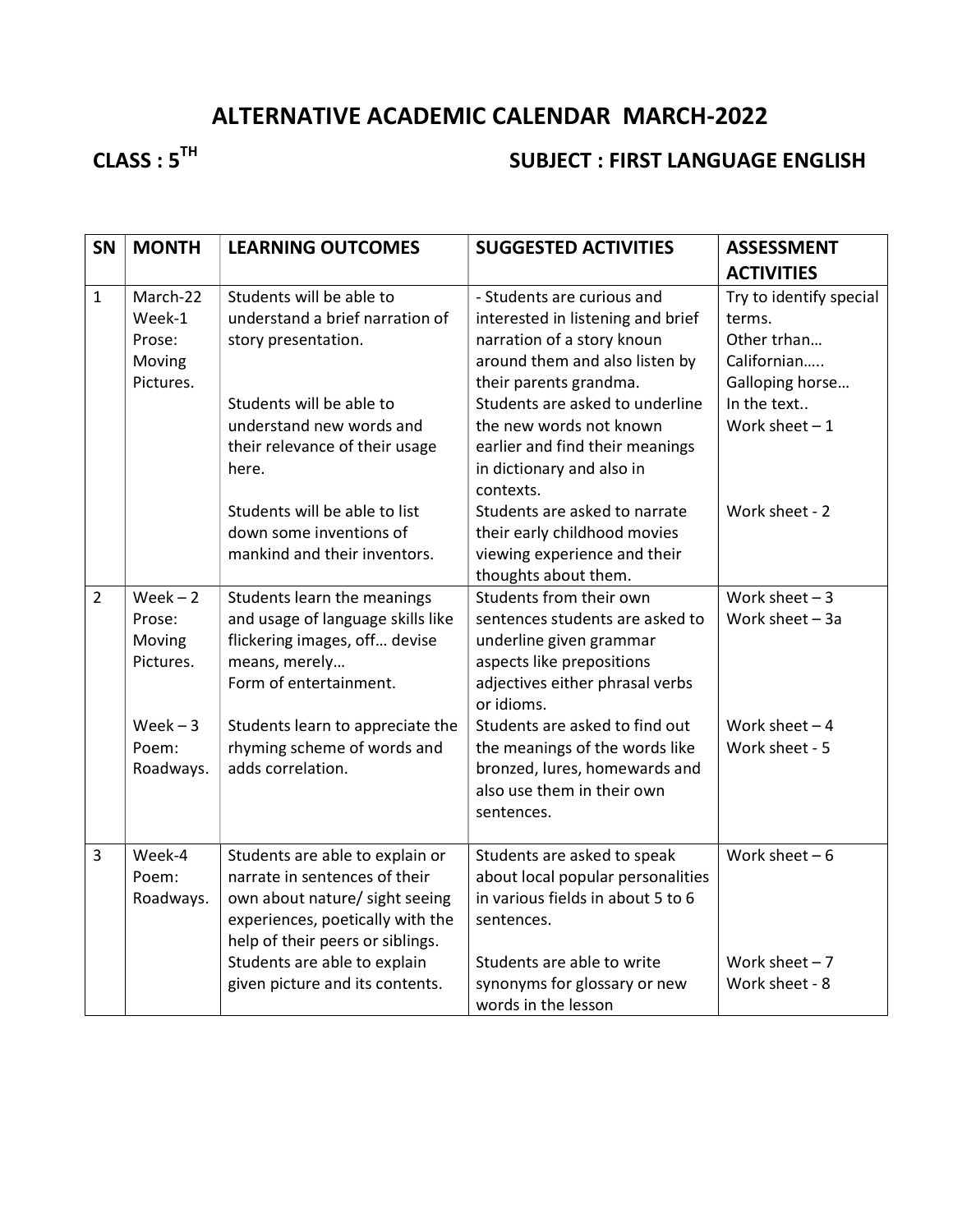#### **WORKSHEETS**



Worksheet – 2

Read the lesson carefully and fill the bubbles with associated words in this webchart.





Write a picture of a camera and colour it.

.

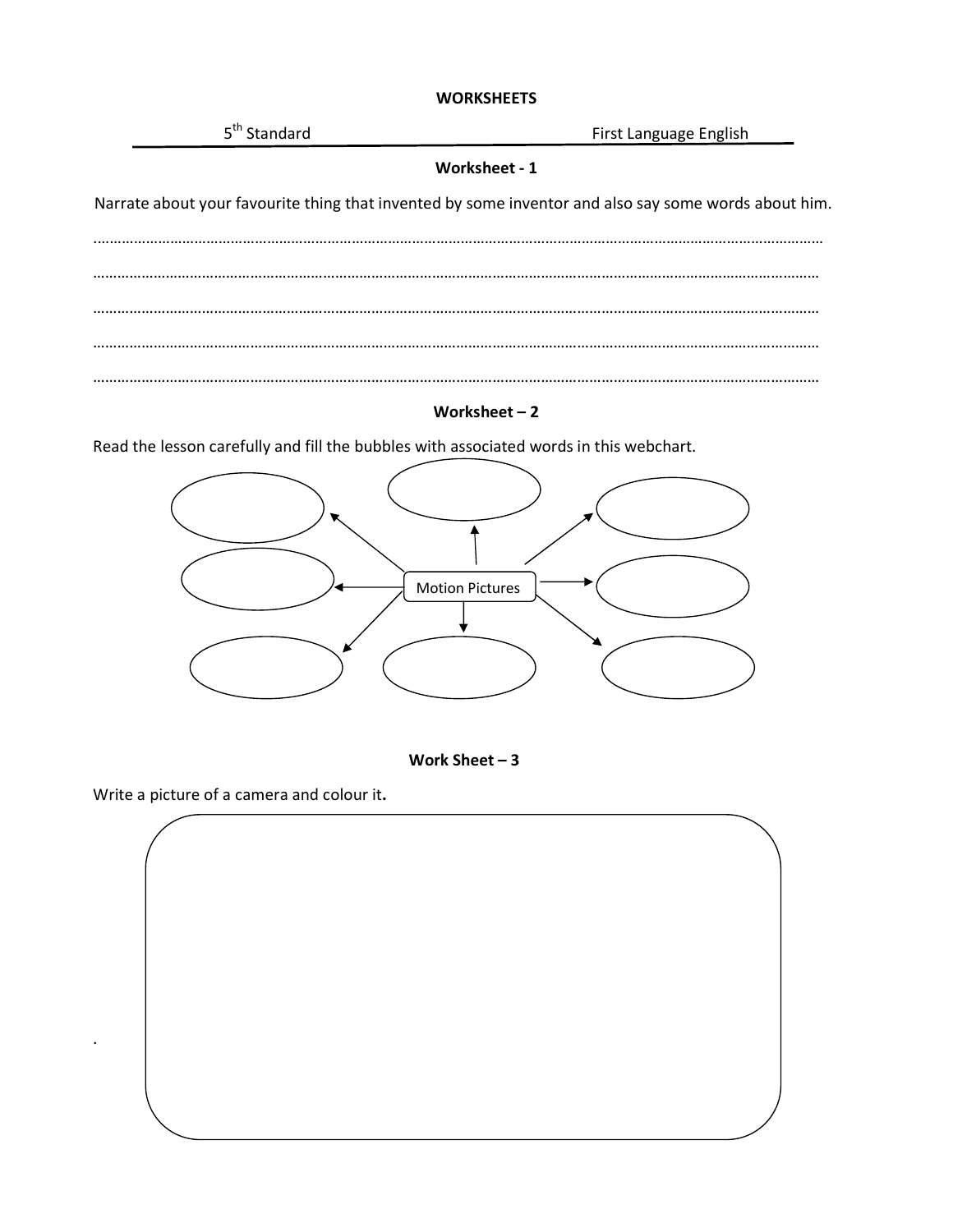#### Work Sheet – 3

Collect the pictures the photos of varieties of camera.

#### Work Sheet – 4

Write a conversation between the Californian rail road tycoon and race course breeder Stanford in your own words and manner.

Californian Rail road Tycoon: Hello Mr. Stanford……………………………………………………………………………………

Race course breeder Mr. Stanford: Hmm.. well you are asking ……………………………………………………………..

Californian Rail road Tycoon: Yes, very interesting to observe the galloping horses everyday ………………

……………………………………………………………………………………………………………………………………………………………….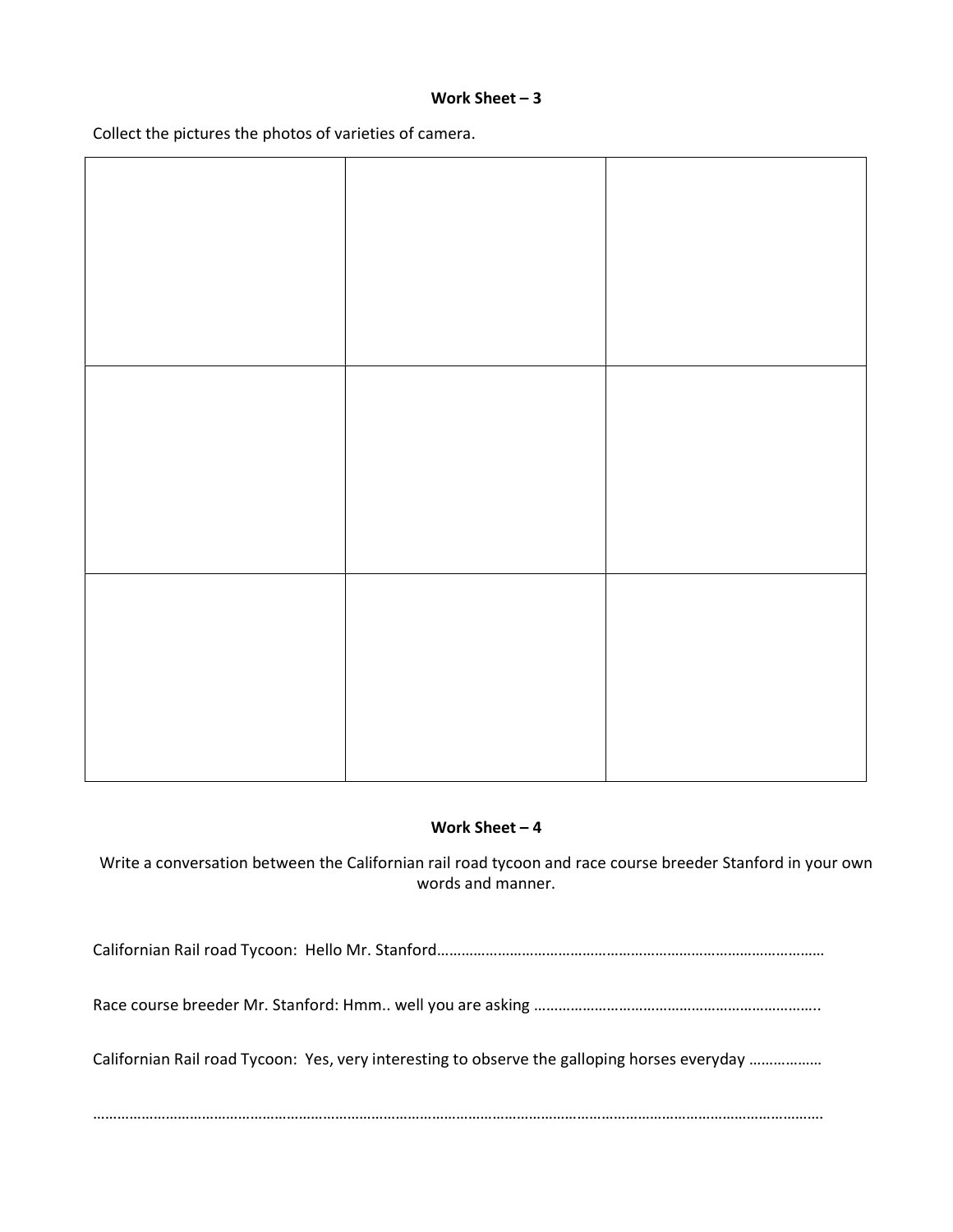#### Work Sheet  $-5$

|                                       | Find the meanings of the below words in context. |  |  |  |
|---------------------------------------|--------------------------------------------------|--|--|--|
|                                       |                                                  |  |  |  |
|                                       |                                                  |  |  |  |
|                                       |                                                  |  |  |  |
|                                       | Worksheet $-6$                                   |  |  |  |
|                                       | Use the words in your own sentences.             |  |  |  |
|                                       |                                                  |  |  |  |
|                                       |                                                  |  |  |  |
|                                       |                                                  |  |  |  |
|                                       | Work Sheet $-7$                                  |  |  |  |
| Write the synonyms for glossary words |                                                  |  |  |  |
|                                       |                                                  |  |  |  |
|                                       |                                                  |  |  |  |
|                                       |                                                  |  |  |  |
|                                       |                                                  |  |  |  |
|                                       |                                                  |  |  |  |